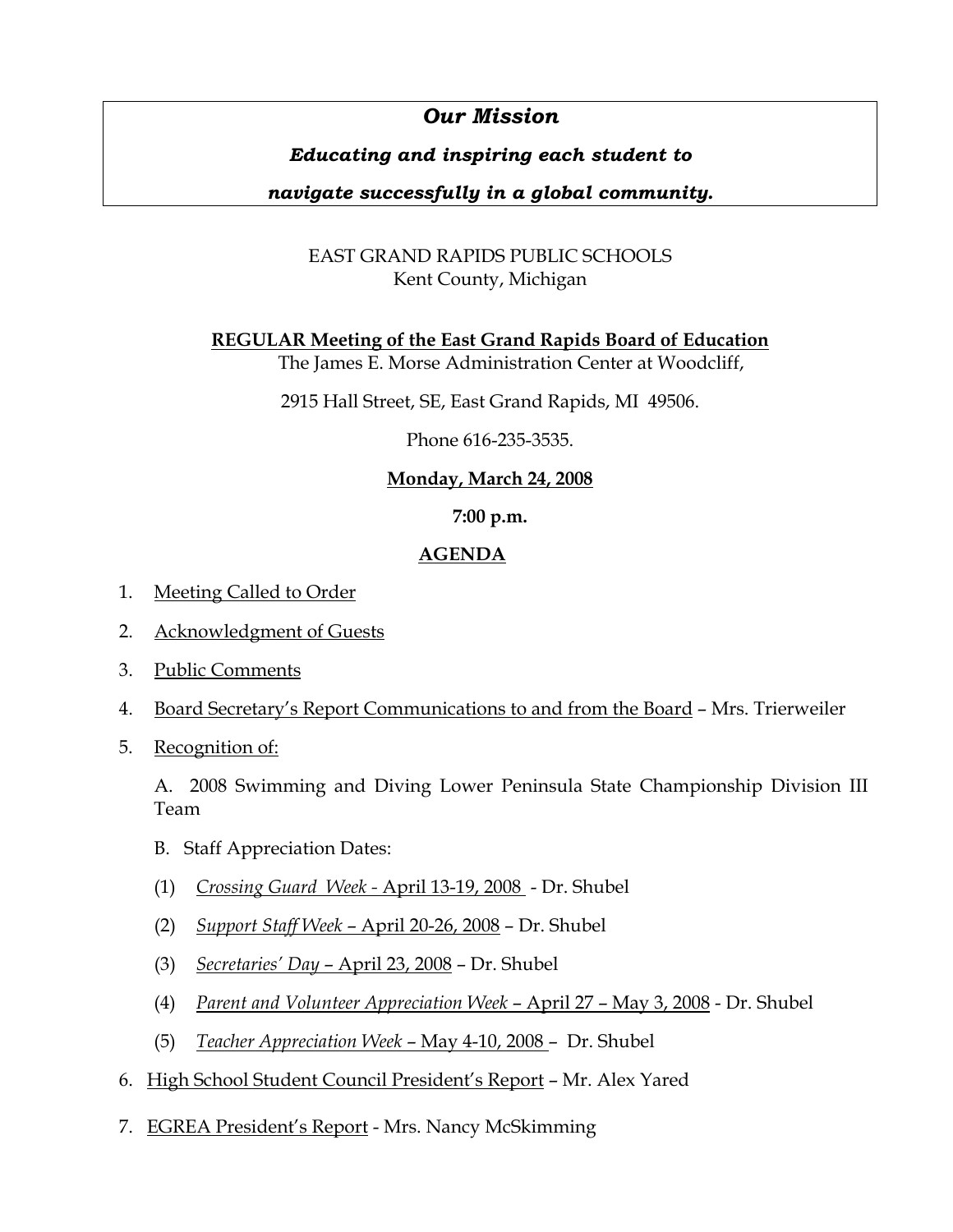REGULAR BOARD MEETING March 24, 2008 Page 2

#### **Information Items:**

- 8. Facilities Update –Mr. Joe Camp
- 9. EGR Secondary School Media Centers Mrs. Susan McCaffrey and Mr. Harry Coffill
- 10. Fall 2007 Grades 3-9 MEAP Report Mr. Doug Jenkins

### *Action Items – Consent Agenda:*

| Background:     | In order to save time during the meeting, we are using a      |
|-----------------|---------------------------------------------------------------|
|                 | Consent Agenda. Items in the Consent Agenda include those     |
|                 | that are considered routine or have been previously discussed |
|                 | by the Board of Education. Any Board Member may request to    |
|                 | have any item removed for a separate discussion and vote.     |
| Recommendation: | Motion to approve items in the Consent Agenda Numbers 11      |

- through \_12\_.
- 11. Approval of Minutes of REGULAR MEETING of 2/25/08 (Enclosure #11)
- 12. Approval of Payment of Bills for February 2008 (Enclosure #12)

#### *Other Action Items:*

#### 13. Approval of Numbers for the 2008-2009 Schools of Choice Program (Enclosure #13)

- Background: The East Grand Rapids Public Schools has participated in the Kent Intermediate School District Collaborative Schools of Choice Program since its inception in the 1996-97 school year. The Finance Committee and Superintendent are recommending that we accept 19 students at the upper elementary school level through the 2008-09 Kent ISD Collaborative Schools of Choice Program.
- Recommendation: Motion to accept 19 students at the upper elementary school level through the 2008-09 Kent ISD Collaborative Schools of Choice Program.

#### 14. Approval of 2007 Bond Bid Package #1 (Utility Relocation) Bid (Enclosure #14)

 Background: Bids were received for the relocation of utilities at the High School as required to complete the work for the 2007 Athletic Facility construction program. The Facilities Committee has received and reviewed the bids and recommends approval.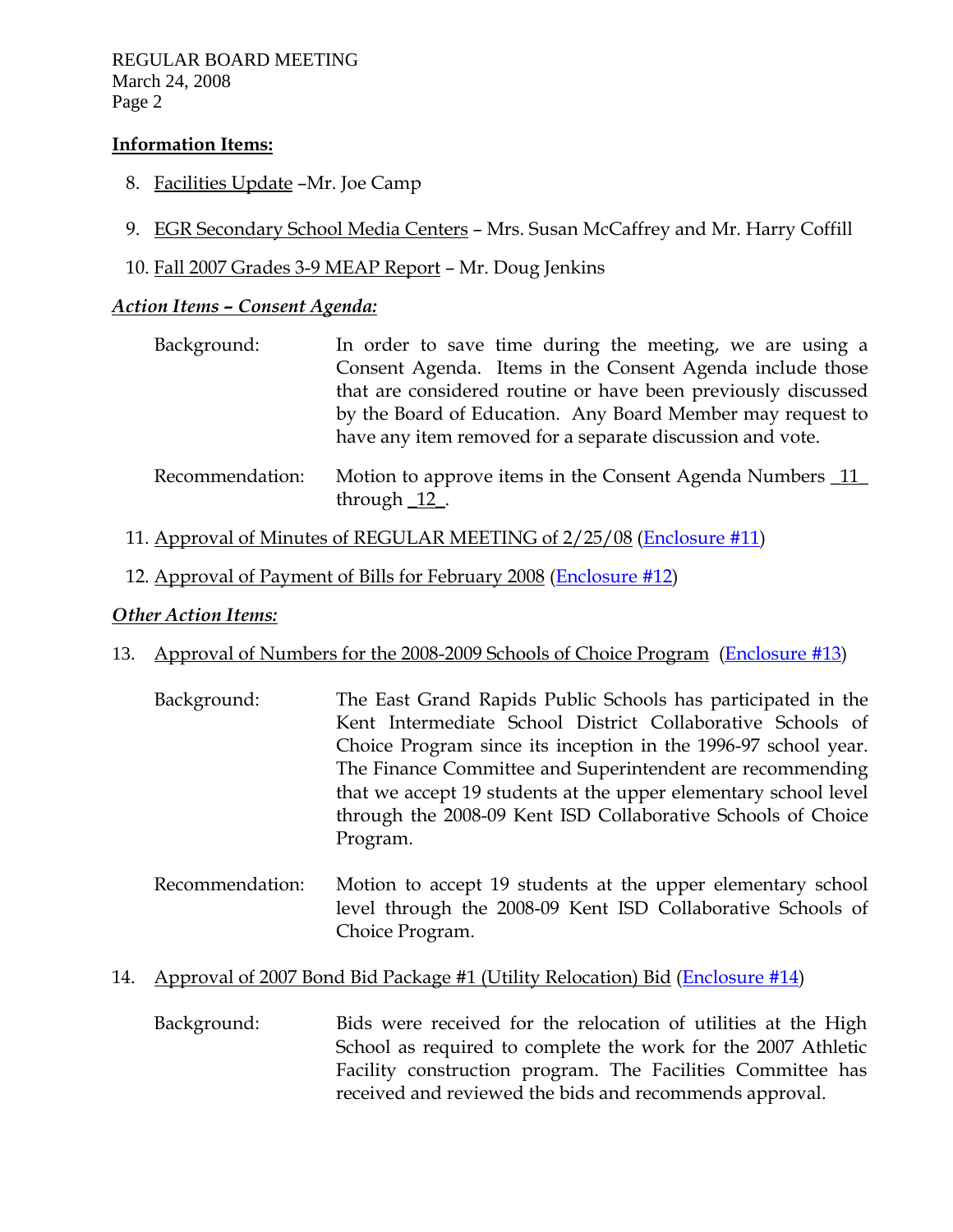Recommendation: Motion to approve contracts to complete the relocation of utilities for the High School for the 2007 Athletic Facility construction program as recommended by the Facilities Committee and Superintendent as presented in Enclosure #14.

## 15. Approval of 2007 Bond Bid Package #2 (Mehney Field Replacement) Bid (Enclosure #15)

- Background: Bids were received for the replacement of Mehney Field as part of the 2007 Athletic Facility construction program. The Facilities Committee has received and reviewed the bids and recommends approval.
- Recommendation: Motion to approve a contract to complete the replacement of Mehney Field as part of the 2007 Athletic Facility construction program as presented in Enclosure #15.
- 16. Approval of Owners Representative Agreement (Enclosure #16)

 Background: The Facilities Committee recommends creating an owner's representative postion on a contracted basis for the duration of the 2007 Athletic Facilities construction program, similar to the position that was created for the 2006 construction program. The Facilities Committee also recommends John Bowers for the position of owner's representative.

 Recommendation: Motion to approve the proposed contract with John P. Bowers, Facilities Management Consultants, LLC, with John Bowers serving as the district's owner's representative for the 2007 Athletic Facility construction program.

## 17. Approval of Addendum to the Superintendent's Employment Agreement (Enclosure #17)

- Background: The proposed addendum to paragraph 11 (Evaluation) of the current Superintendent's Employment Agreement would allow for the annual evaluation to be completed prior to May 1 of each school year.
- Recommendation: Motion to approve the addendum to the Superintendent's Employment Agreement.

# *Administrative Reports*

18. Superintendent

ASCD Annual Conference